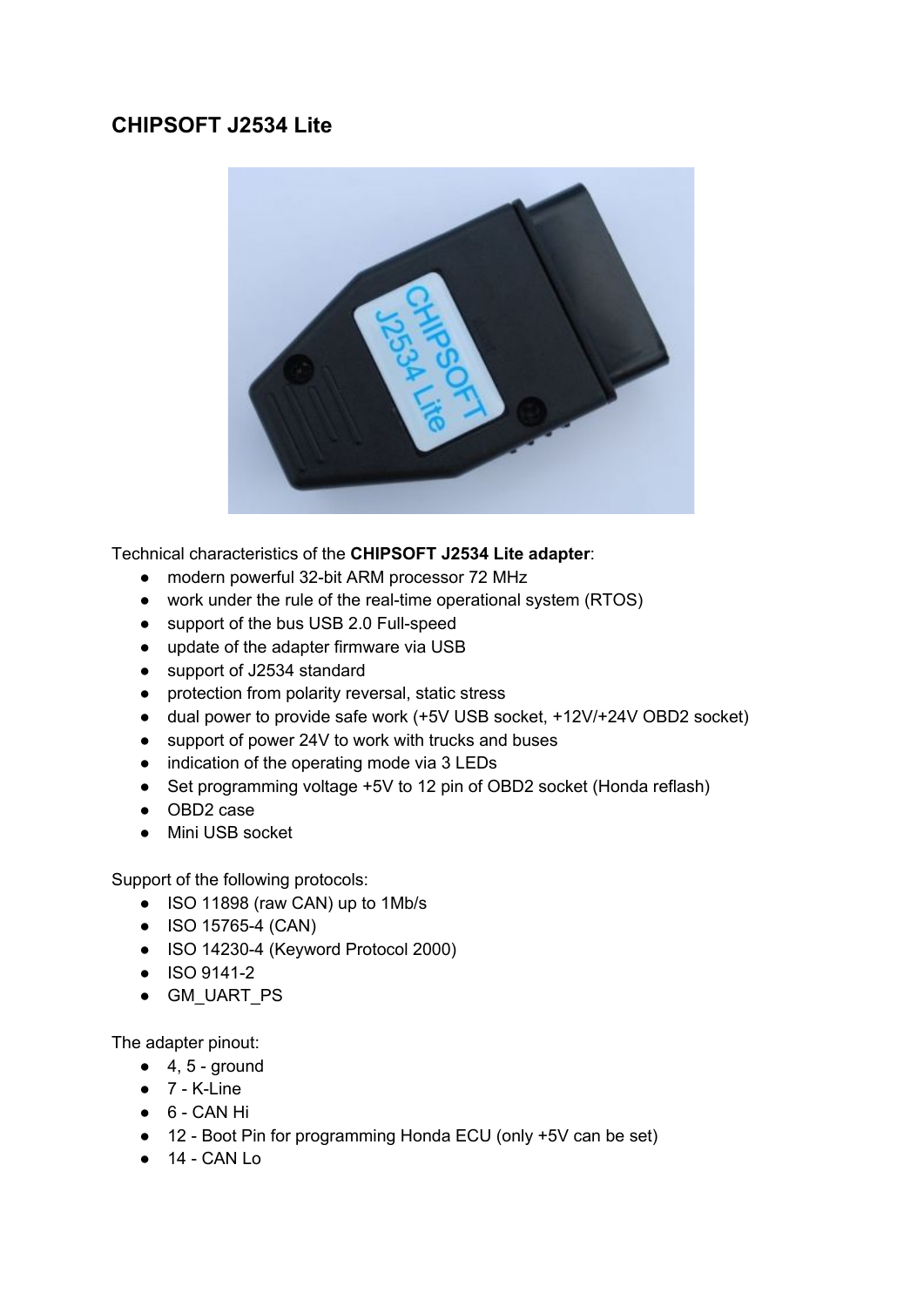- 15 L-Line (can also be short to the ground)
- 16 +12V (in order to measure the voltage in the OBD socket and adapter power backup)

The adapter is a universal device able to work in various modes:

- J2534 compatible device
- K-Line adapter
- CANHacker

The adapter supports the protocol ISO22900 and works with Tech2Win.

Initially the device works as a J2534 compatible device.

You can change the device mode using the shortcuts located in Start- Programs - CHIPSOFT J2534 Lite:

- Make J2534
- Make K-Line
- Make CANHacker

For convenience you can set these shortcuts on your desktop.

#### **Setup file**

You can configure additional settings for each adapter with editing the configuration file *options.json* which is located in the Folder *C:\ProgramData\CHIPSOFT\_J2534.* In this file you can configure settings for all the adapters CHIPSOFT J2534 (Lite, Mid, Pro). The settings for each adapter are located in the corresponding sections "Lite", "Mid", "Pro":

```
{
 "LogLevel": 10,
 "Lite": {
   "OpenPort2Mode": true
 },
 "Mid": {
   "OpenPort2Mode": true,
   "RemapAUXToPIN": 12
 },
 "Pro": {
   "OpenPort2Mode": true,
   "RemapAUXToPIN": 12
 }
}
```
The parameter "LogLevel" is common for all the adapters and is foreseen to carry out writing of its own log. By default this parameter is set as 10. The value more or equal to 10 turns off writing a log. Please pay your attention to the fact that writing a log slows down the adapter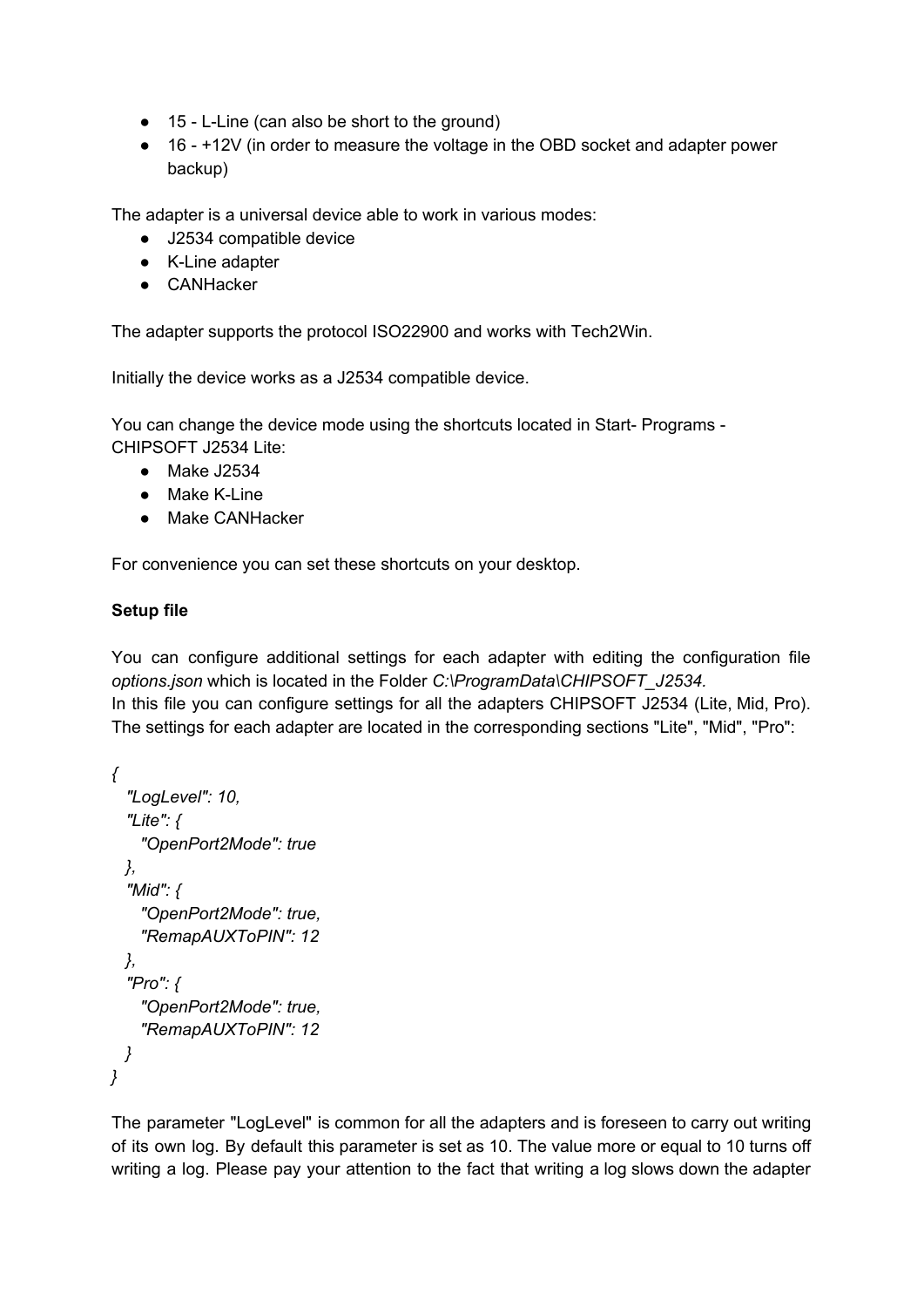work. To get additional information about writing a log it is necessary to apply to the Chipsoft technical support team per e-mail. The other settings are described in the section *Mode of J2534 compatible device.*

While re-installing the J2534 driver the installation program is not re-writing this setup file. That is why in order to configure settings by default it is necessary to delete the file options.json and re-install the J2534 drivers.

After changing the settings it is necessary to re-start the program which is working with CHIPSOFT J2534 Lite adapter.

## **Mode of J2534 compatible device**

In order to work in this mode you need to install 2 drivers types:

- 1. Device driver (after its installation the device will appear in the Device manager as an STMicroelectronics Virtual COM Port):
	- V T Порты (СОМ и LPT) Intel(R) Active Management Technology - SOL (COM4) STMicroelectronics Virtual COM Port (COM5) SUNIX COM Port (COM3)
		- SUNIX LPT Port (LPT3)
		- Последовательный порт (COM1)
- 2. J2534 driver (after its installation the device will be determined with programs which work via the J2534 compatible device):

| Setup              |                  |                          |  | ×                                                      |
|--------------------|------------------|--------------------------|--|--------------------------------------------------------|
| Main               | J2534            |                          |  |                                                        |
| J2534 device       |                  |                          |  |                                                        |
|                    |                  | CHIPSOFT - J2534 ISO/CAN |  |                                                        |
|                    | Firmware version |                          |  |                                                        |
|                    |                  |                          |  | CHIPSOFT adapter v. 0.995 HW: 00000002 SN: 722AB266B29 |
| <b>DLL</b> version |                  |                          |  |                                                        |
|                    |                  |                          |  | CHIPSOFT J2534 Library FW: 0.995 Feb 16 2016 14:56:30  |
| <b>API Version</b> |                  |                          |  |                                                        |
| 04.04              |                  |                          |  |                                                        |
|                    |                  |                          |  |                                                        |
|                    |                  |                          |  |                                                        |
|                    |                  |                          |  |                                                        |
|                    |                  |                          |  |                                                        |
|                    |                  |                          |  |                                                        |
|                    |                  |                          |  | Cancel                                                 |

LEDs indication in this mode has the following meaning: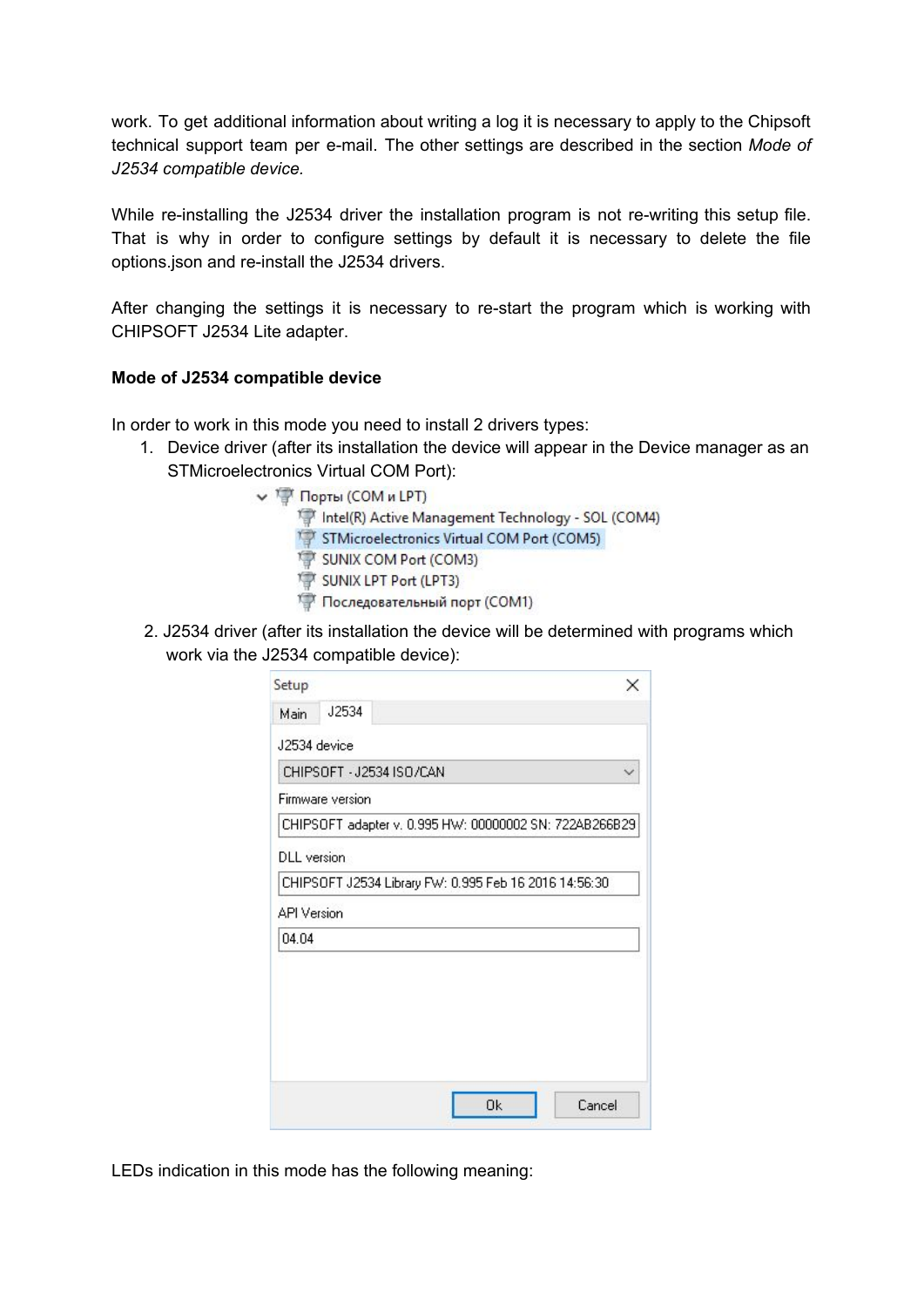- Colour change by turn (three colours) standby mode
- Red data interchange via CAN
- Green data interchange via K-Line
- Yellow data interchange via USB

## **Driver settings**

Taking into account that plenty of loaders are oriented to work with Tactrix Openport2 which has several errors as for correct work of the J2534 driver, we added Openport2 compatibility mode. There is a separate parameter "OpenPort2Mode" in the section "Lite" of the setup file created specially for this mode. By default this parameter is set as *true*.

```
"Lite": {
  "OpenPort2Mode": true
}
```
In order to turn off the Openport2 compatibility mode it is necessary to change this parameter to *false*. You should do this so that the adapter works correctly with the loader BitBox.

Please note that for ChipLoader and MDFlasher programs, changing this parameter does not affect the program's operation in any way. ChipLoader always uses Openport2 compatibility mode, MDFlasher does not use Openport2 compatibility mode regardless of this setting.

## **Mode of the K-Line adapter**

LEDs indication in this mode has the following meaning:

- Playing yellow standby mode
- Red the voltage +12V and higher comes to the K-Line adapter
- Green- interchange via K-Line

After you install the J2534 device drivers you will see the folder "drivers" set on your computer. In order to work in the K-Line mode you need to install additionally the K-Line adapter driver ((kline driver.inf)) which is located in the afore mentioned folder "drivers".

```
V T Порты (СОМ и LPT)
     Intel(R) Active Management Technology - SOL (COM4)
     K-Line Adapter (COM14)
     SUNIX COM Port (COM3)
     SUNIX LPT Port (LPT3)
     Последовательный порт (СОМ1)
```
Please pay your attention to the fact that this driver is provided without the digital signature that is why Windows can show you the corresponding window about that. In order to install the driver on Windows 10 you need to disable the digital signature control of drivers.

#### **Mode of CANHacker**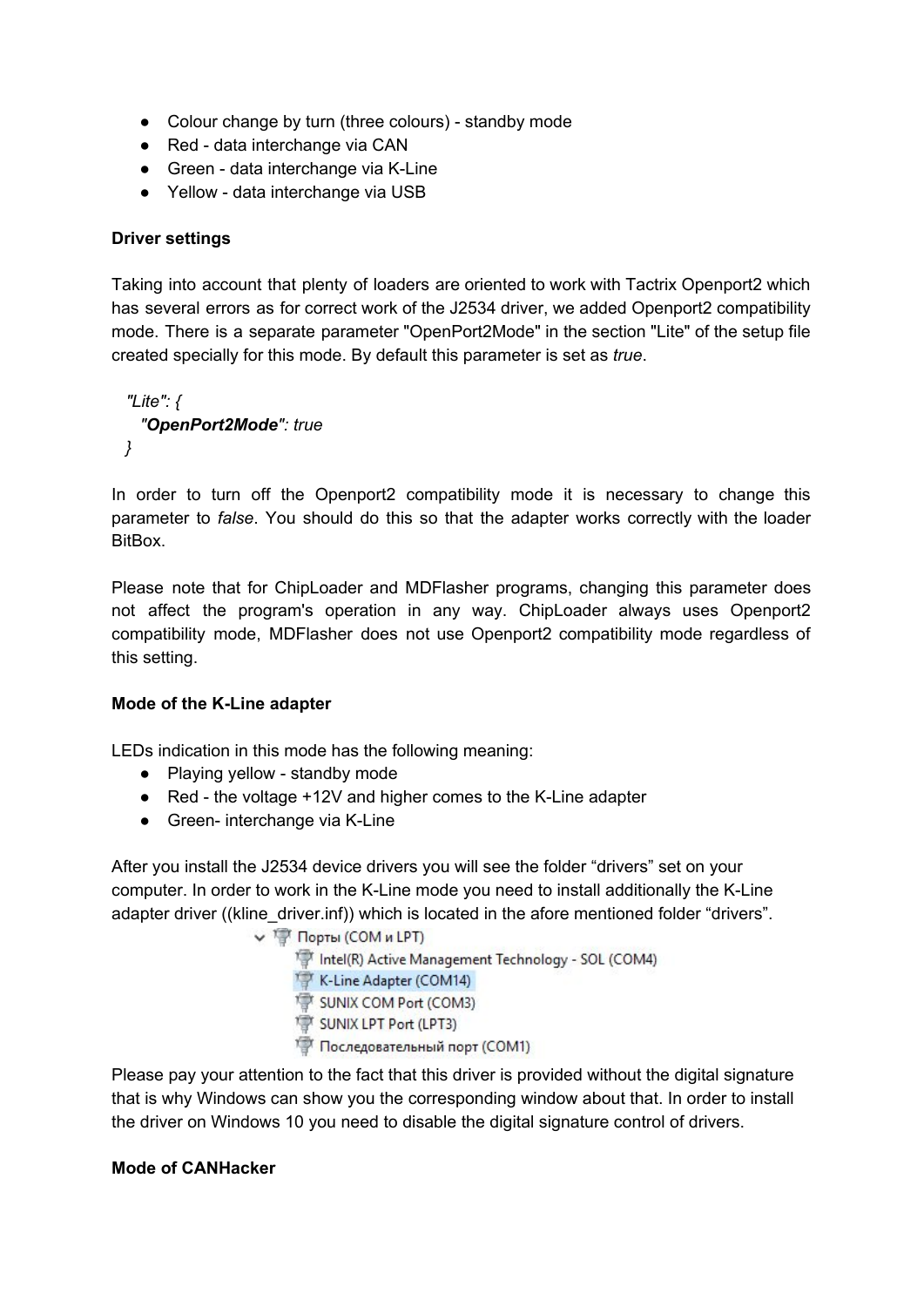In this mode the device is compatible with the lawicel protocol which is used with the well-known program CANHacker (this program does not work on Windows 10!) as well as with some other programs.

The only difference is User Def speed setup. To set the speed you need to set the divisor value (in the denary system within the frames from 1 to 65535) in the "Baudrate Reg." line in order to get the necessary speed (the dividend takes the value 1000000). That is with the value 2 we will get the speed 1000000 /  $2 = 500000$ , correspondingly with the value 3 we will get the speed 1000000 / 3 = 333333,333 and so on:

| <b>CAN Device</b> | COM4                                                                                                               |                     |
|-------------------|--------------------------------------------------------------------------------------------------------------------|---------------------|
| COM Baudrate      | 115200 bit/s $\vee$                                                                                                | $\Box$ RTS HS       |
| CAN Raudrate      | User Def.                                                                                                          | Listen Only         |
| Baudrate Reg.     | 2                                                                                                                  | <b>√</b> Time Stamp |
|                   | <brgcon1><brgcon2><brgcon3> (canhack)<br/><btr0><btr1> [Lawicel, Peak]</btr1></btr0></brgcon3></brgcon2></brgcon1> |                     |
|                   | Cancel                                                                                                             | Ωk                  |

There is no LEDs indication in the CANHacker mode.

After you install the J2534 device drivers you will see the folder "drivers" set on your computer. In order to work in the CANHacker mode you need to install additionally the CANHacker adapter driver (canhacker\_driver.inf) which is located in the afore mentioned folder "drivers".



Please pay your attention to the fact that this driver is provided without the digital signature that is why Windows can show you the corresponding window about that. In order to install the driver on Windows 10 you need to disable the digital signature control of drivers.

## **Tech2Win**

In order to work with the program Tech2Win the adapter should be in the J2534 mode. All the Tech2Win drivers are installed automatically while installing the program. If you do everything correctly, then while starting the program Tech2Win with the connected device it will appear in the list to choose: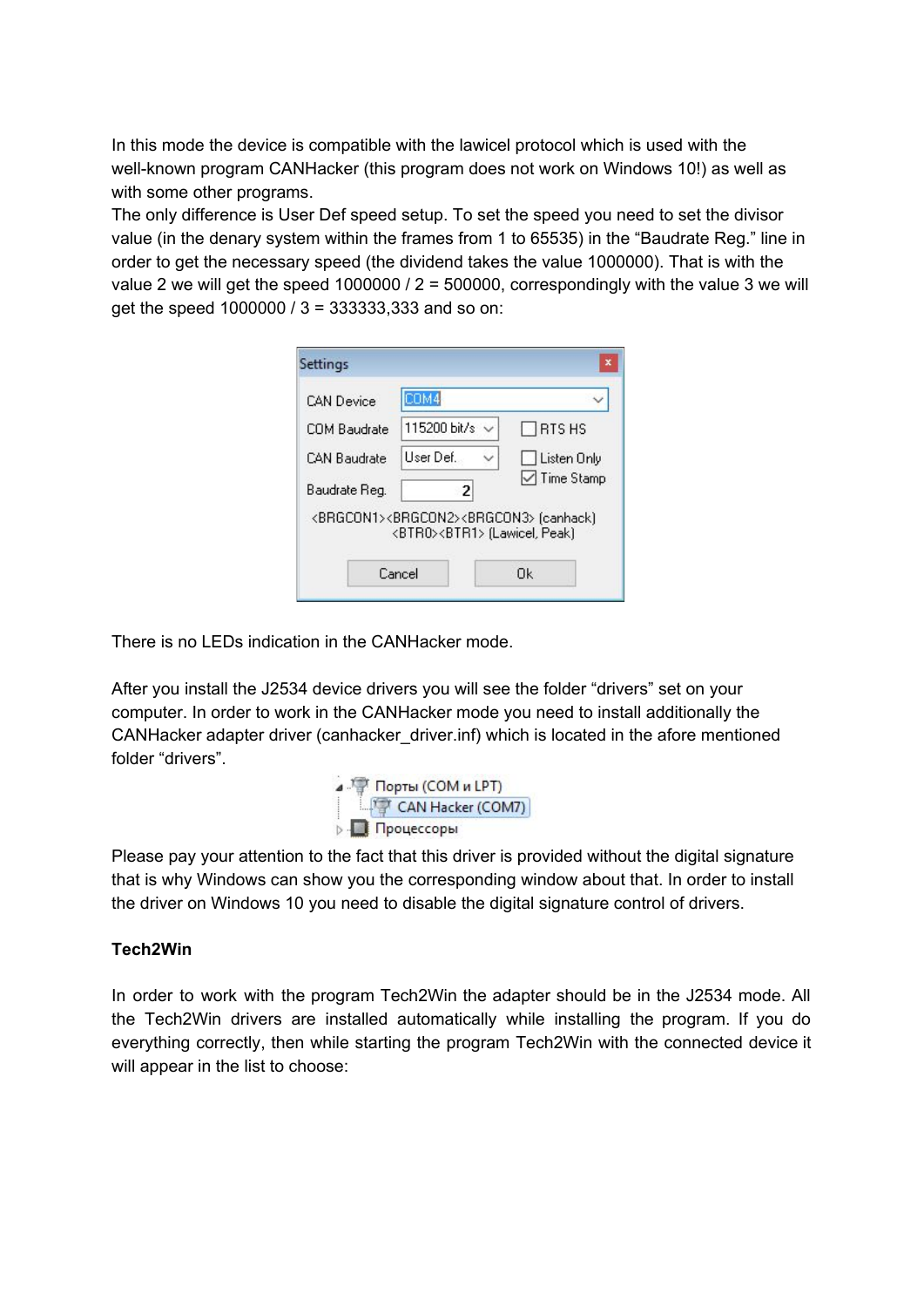| CHIPSOFT J2534 Lite - CHIPSOFTTECH2WIN - USB |  |
|----------------------------------------------|--|
|                                              |  |
|                                              |  |
|                                              |  |
|                                              |  |
|                                              |  |
|                                              |  |
|                                              |  |
|                                              |  |
|                                              |  |
|                                              |  |

Taking into account that the CHIPSOFT J2534 Lite adapter does not have the integrated multiplexer to switch the K-Line pins automatically, work with all the ECUs is carried out on the main K-Line (7 pin of the OBDII socket). That is for ECU diagnostics which is using for example 12 pin of the OBDII socket, it is necessary to cross 12 pin of OBDII socket of the car to 7 pin of OBDII socket of the CHIPSOFT J2534 Lite adapter.

Taking into accout that the CHIPSOFT J2534 Lite device does not have the second CAN bus on pins 3-11 and bus SW-CAN, diagnostics of ECUs which are using such CAN buses will not be possible. For diagnostics of such ECUs we recommend to use the CHIPSOFT J2534 Mid or Pro device.

## **Peculiarities in switching the adapter modes**

Please pay your attention to the fact that in order to switch from one mode of the device to another you need to install all the necessary drivers correctly for each device type. Otherwise you will not be able to switch to another device mode.

While switching the device mode the adapter comes into the boot mode (a red LED starts blinking) where rewriting of the corresponding firmware depending on the adapter mode is carried out.

In case there is any failure while switching the adapter mode you can just start the process of switching again. In such a case there will be no adapter failure even if you turn the power off.